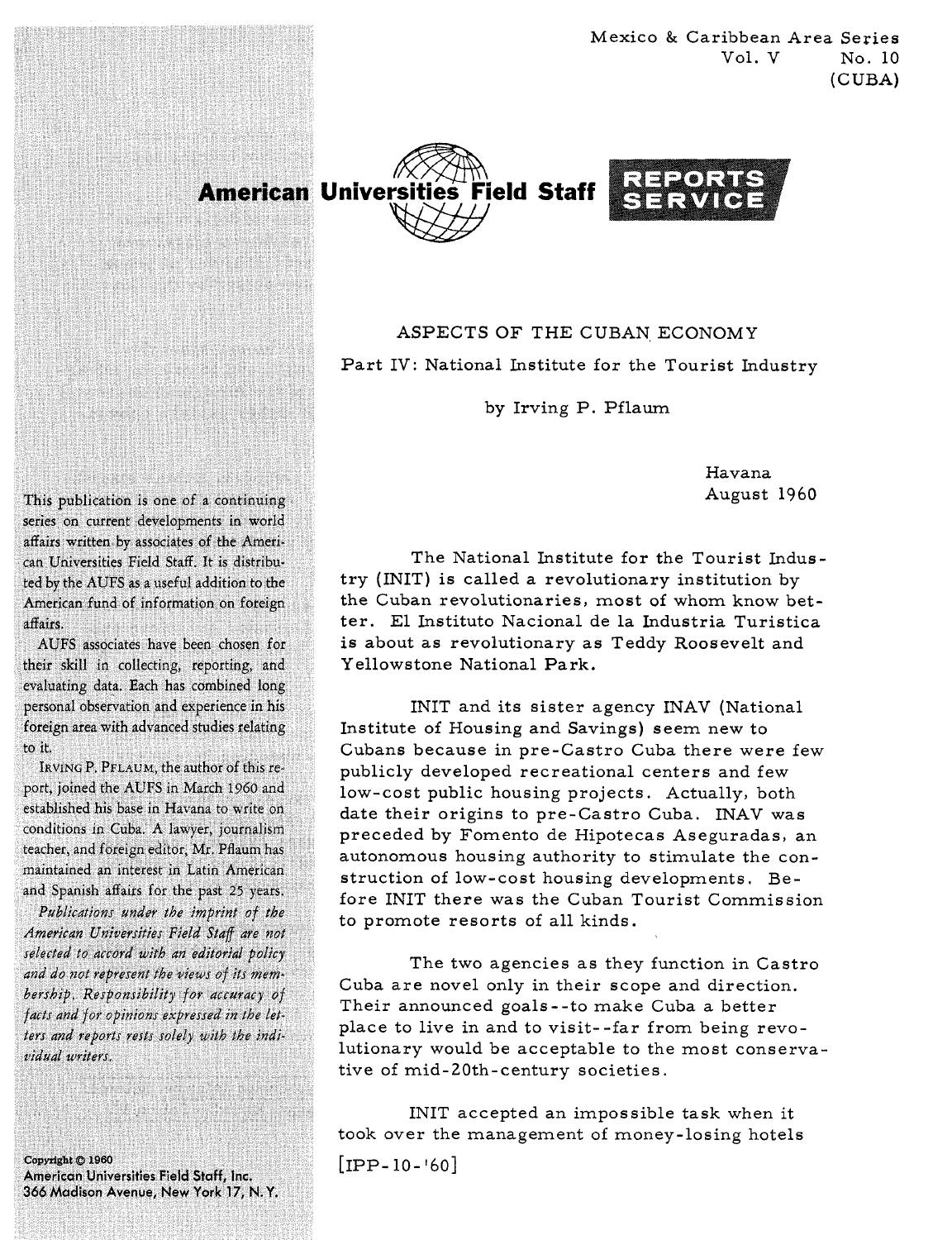that had been erected for a North American tourist trade which Castro's politics and policies frightened away. This was an expensive holding operation and a hopeless one.

At first, in a vain hope to revive tourism, millions of dollars were spent in advertising campaigns benefiting only the United States magazines that carried the attractive layouts which failed to attract. Millions of pesos were spent on maintaining tourist facilities that had been seized by the Government.

Some have estimated that in 1959 the Cuban Government spent the equivalent of \$30 million to support hotels, to finance INIT, and to pay for advertising and promotion (including the Havana convention of the American Society of Tourist Agents but not including the later costly and rather useless convention of Latin American tourist representatives).

Hotel rates were slashed, transportation fares refunded, fiestas staged, guides provided,and newsmen given cost-free junkets. And still the tourists stayed away. The revolutionaries blamed a reactionary press in the United States. They should have blamed Dr. Castro's oratory and foreign policy and his busybody security forces.

The Cubans charged with maintenance of tourism may or may not have known that, regardless of Castro's effect on the travel-minded American public, Cuba's net income from tourists had by no means been so lush as it might have seemed to a casual visitor.

The sprouting of \$50-a-day hotels and the heavy play in Havana's casinos during Batista's final years of power hid the fact that Cuba had not been holding its own in the business of attracting free-spending foreigners.

In 1951 Cuba had 31.7 per cent of all tourist business in the Caribbean area. By 1957 the figure had dropped to 25 per cent.<sup>1</sup> The opening of the Havana Riviera, the Havana Hilton, and other hotels after 1957 had promised to lure more travelers. But the Castro insurrection of 1958 and the Batista countermeasures dampened the enthusiasm of prospective visitors.

Batista had made investments in hotels and resorts attractive to foreigners in an effort to erase Cuba's deficit in tourism. The sad fact was that in most years of the 1950's Cuban travelers spent more abroad than visiting foreigners spent in Cuba. During the administrations of Presidents Grau and Prio the deficits were: 1946 - \$18,000,000; 1947 - \$31,300,000; 1948 -  $$33,100,000; 1949 - $12,000,000.<sup>2</sup>$  Deficits were registered under Batista

Voyles, Robert J., The Tourist Industry of the Caribbean Islands, Miami: University of Miami Press, 1956; Simonsen, Svein Winge, Estudio Sobre El Turismo en Cuba, April 1959.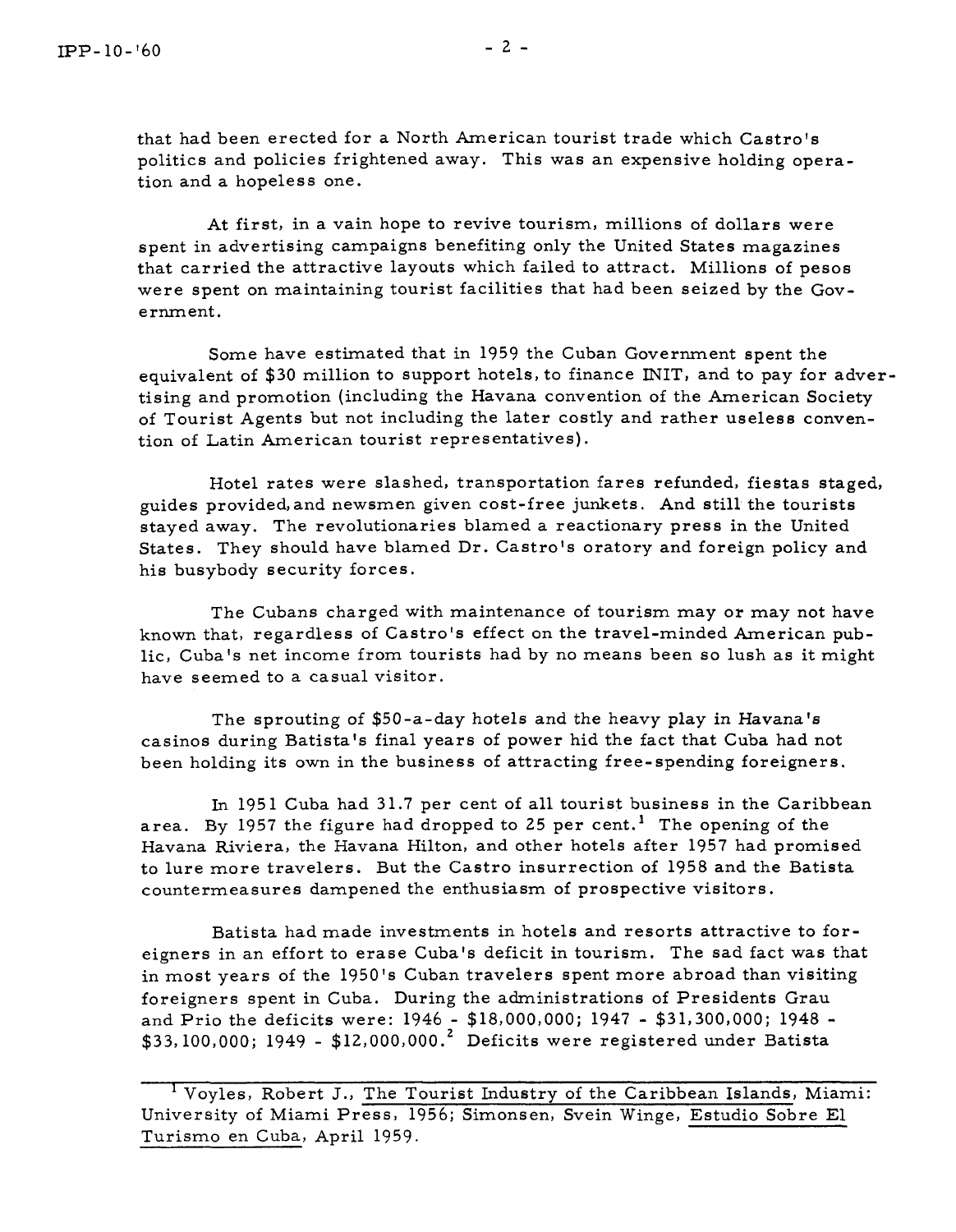from 1952 through 1955, but declined from \$13,000,000 in 1952 to \$3,000,000 in 1955. In 1956 Cuba enjoyed a favorable balance of \$4,300,000 and in 1957, \$10,000,000.

In the years of 195 1-57 the annual number of visitors to the Caribbean area rose from 684,000 to 1,375,000. The number visiting Cuba rose from 217,000 to 349,000. Thus whilethe entire area enjoyed an increase of more than 100 per cent, the number of Cuba's visitors increased only some 60 per cent. **<sup>3</sup>**

The administrations of Presidents Grau and Prio did little to improve the flow of tourists to Cuba. After Batista seized power in 1952 there was an effort to compete for the travelers who were visiting the Caribbean area. Batista brought several new hotels to Havana, although at heavy cost to the public treasury. During his dictatorship the Havana skyline changed materially with the construction of residential hotels and apartment buildings.

The Castro Government's reaction to the precipitous 1958-60 decline in the tourist trade was in the pattern of other pronouncements of the regime. Having blamed the United States press for the drop in visitors, the Government also charged that Cubans who traveled during Batista 's regime were exploiters of the proletariat- -capitalists, grafters, speculators - - spending their ill-gotten gains.

The fact was that the Cuban middle class liked to vacation in the United States, and the travelers of this class, rather than the Batista millionaires, accountedfor most of the \$55,000,000 to \$75,000,000 annually that Cubans spent in the United States.

Having seen its dreams for a mecca for dollar-laden tourists vanish, INIT continues to manage and support moribund hotels and resorts and at the same time indulges itself in a monumental expansion program. This program may be more canny than it appears at first glance. If by a miracle international tourism revives, Cuba will have a better establishment to care for the visitors. Meanwhile, luxury spas are being opened to domestic tourists of modest means, and new resorts are being built for workers who can be counted on to praise and support Castro for the blessings he has brought them.

Typical of this aspect of the INIT program is a project being rushed to completion in Varadero, which has been a well-developed, one might say overdeveloped, resort for many decades. Its incomparable beach is lined with Victorian homes and hotels, charming in their way, but blocking access to the sand and water for several miles. Unlike similar places in Western Europe and the United States, there have been no areas reserved for the general public.

<sup>2</sup> International Monetary Fund Statistics, 1950. Partly misleading since tourist expenditures by Cubans in the United States reflect undeclared capital exports.

 $3$  See footnote number one on page 2.